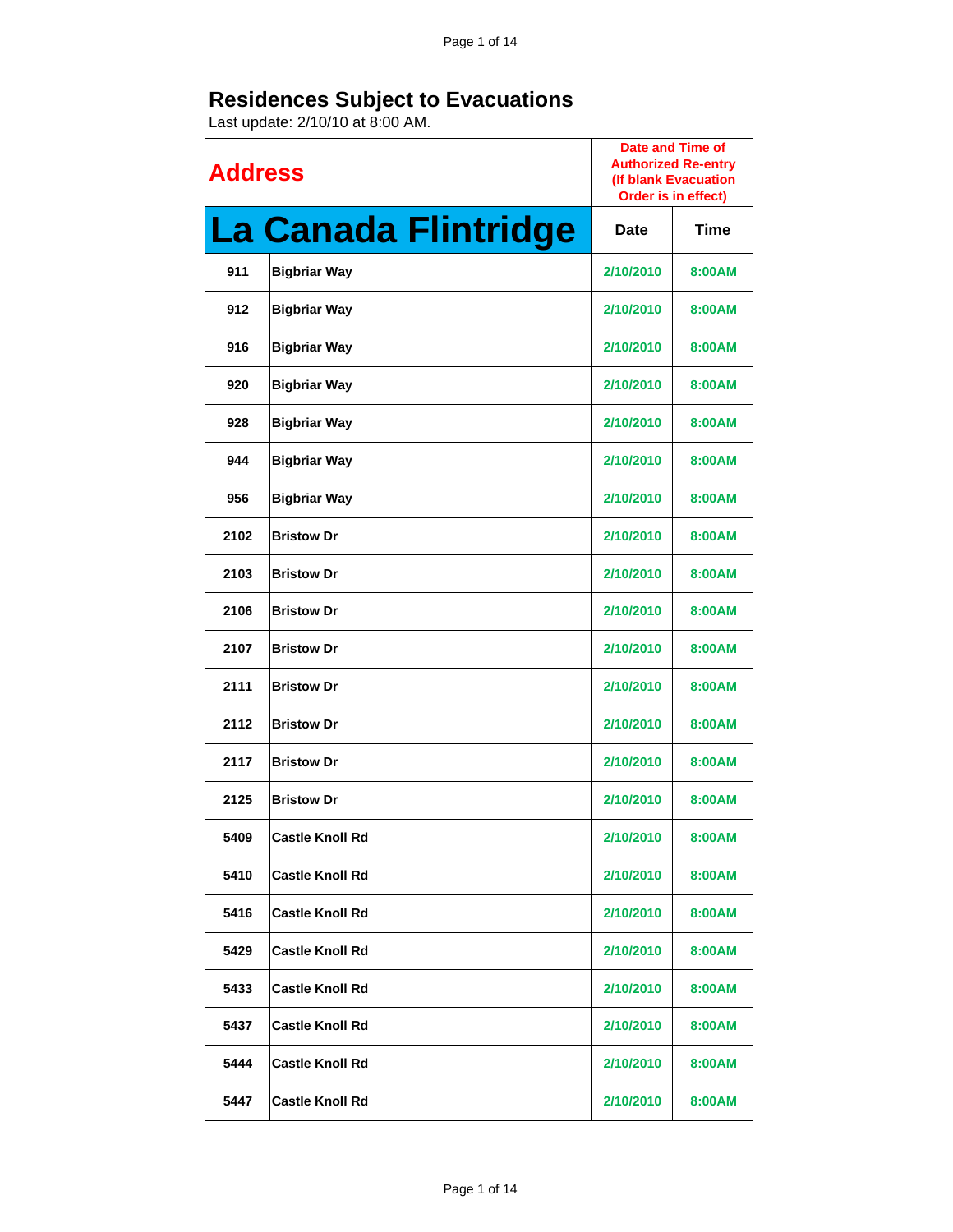| <b>Address</b> |                      | <b>Date and Time of</b><br><b>Authorized Re-entry</b><br>(If blank Evacuation<br>Order is in effect) |             |
|----------------|----------------------|------------------------------------------------------------------------------------------------------|-------------|
|                | La Canada Flintridge | <b>Date</b>                                                                                          | <b>Time</b> |
| 1003           | Del Valle Rd         | 2/10/2010                                                                                            | 8:00AM      |
| 1004           | Del Valle Rd         | 2/10/2010                                                                                            | 8:00AM      |
| 2000           | Derwood Dr           | 2/10/2010                                                                                            | 8:00AM      |
| 2003           | Derwood Dr           | 2/10/2010                                                                                            | 8:00AM      |
| 2006           | Derwood Dr           | 2/10/2010                                                                                            | 8:00AM      |
| 2007           | Derwood Dr           | 2/10/2010                                                                                            | 8:00AM      |
| 2013           | Derwood Dr           | 2/10/2010                                                                                            | 8:00AM      |
| 2100           | <b>Earnslow Dr</b>   | 2/10/2010                                                                                            | 8:00AM      |
| 2105           | <b>Earnslow Dr</b>   | 2/10/2010                                                                                            | 8:00AM      |
| 2106           | <b>Earnslow Dr</b>   | 2/10/2010                                                                                            | 8:00AM      |
| 2112           | <b>Earnslow Dr</b>   | 2/10/2010                                                                                            | 8:00AM      |
| 1004           | El Vago St           | 2/10/2010                                                                                            | 8:00AM      |
| 1011           | El Vago St           | 2/10/2010                                                                                            | 8:00AM      |
| 1021           | El Vago St           | 2/10/2010                                                                                            | 8:00AM      |
| 1036           | <b>El Vago St</b>    | 2/10/2010                                                                                            | 8:00AM      |
| 1042           | El Vago St           | 2/10/2010                                                                                            | 8:00AM      |
| 1045           | El Vago St           | 2/10/2010                                                                                            | 8:00AM      |
| 5220           | <b>Escalante Dr</b>  | 2/10/2010                                                                                            | 8:00AM      |
| 5222           | <b>Escalante Dr</b>  | 2/10/2010                                                                                            | 8:00AM      |
| 5223           | <b>Escalante Dr</b>  | 2/10/2010                                                                                            | 8:00AM      |
| 5224           | <b>Escalante Dr</b>  | 2/10/2010                                                                                            | 8:00AM      |
| 5238           | <b>Escalante Dr</b>  | 2/10/2010                                                                                            | 8:00AM      |
| 5302           | <b>Harter Ln</b>     | 2/10/2010                                                                                            | 8:00AM      |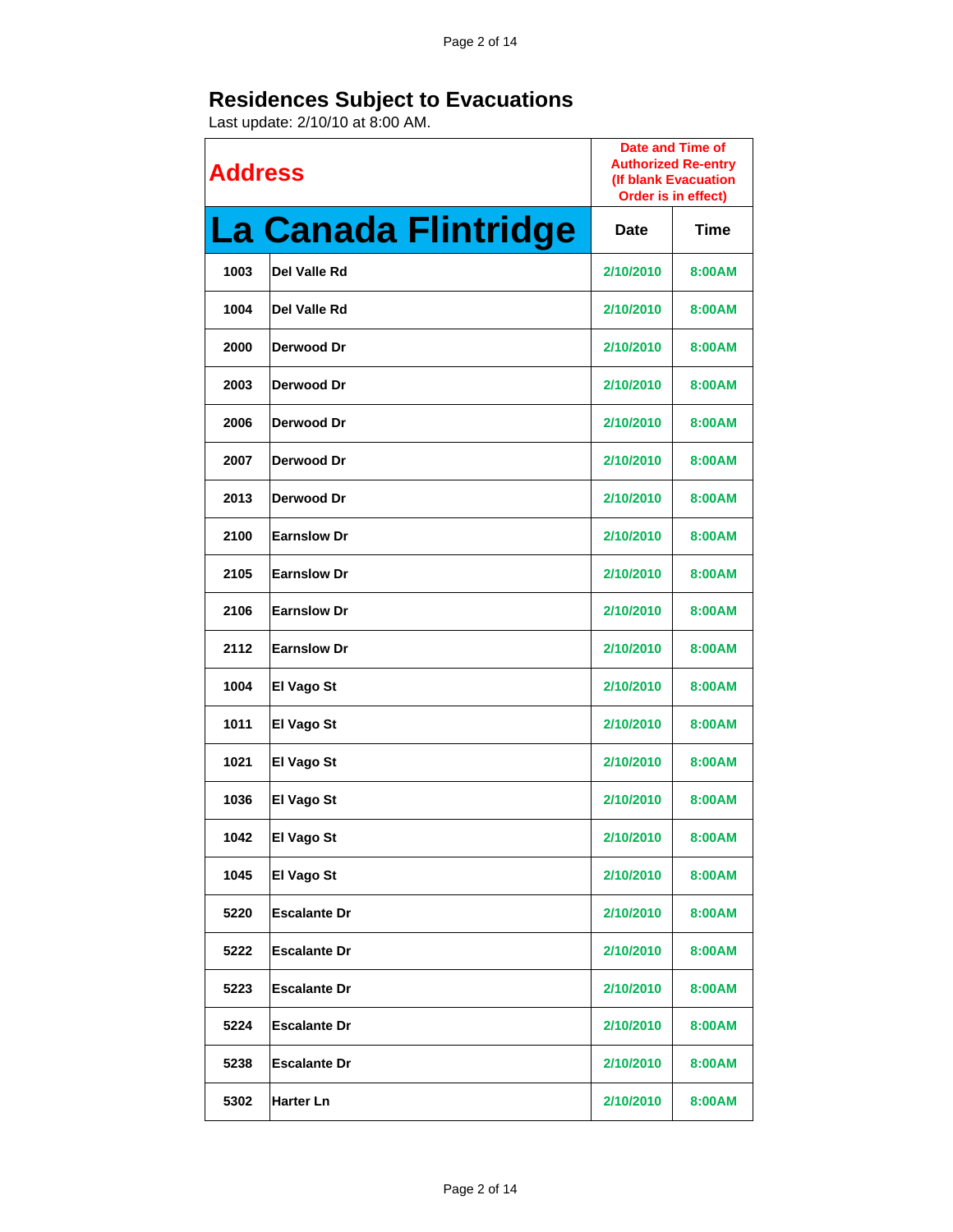| <b>Address</b> |                      | <b>Date and Time of</b><br><b>Authorized Re-entry</b><br>(If blank Evacuation<br>Order is in effect) |             |
|----------------|----------------------|------------------------------------------------------------------------------------------------------|-------------|
|                | La Canada Flintridge | Date                                                                                                 | <b>Time</b> |
| 5360           | <b>Harter Ln</b>     | 2/10/2010                                                                                            | 8:00AM      |
| 5371           | <b>Harter Ln</b>     | 2/10/2010                                                                                            | 8:00AM      |
| 5380           | <b>Harter Ln</b>     | 2/10/2010                                                                                            | 8:00AM      |
| 5386           | <b>Harter Ln</b>     | 2/10/2010                                                                                            | 8:00AM      |
| 5396           | <b>Harter Ln</b>     | 2/10/2010                                                                                            | 8:00AM      |
| 5397           | <b>Harter Ln</b>     | 2/10/2010                                                                                            | 8:00AM      |
| 5175           | <b>Haskell St</b>    | 2/10/2010                                                                                            | 8:00AM      |
| 5177           | <b>Haskell St</b>    | 2/10/2010                                                                                            | 8:00AM      |
| 5216           | <b>Haskell St</b>    | 2/10/2010                                                                                            | 8:00AM      |
| 5222           | <b>Haskell St</b>    | 2/10/2010                                                                                            | 8:00AM      |
| 5228           | <b>Haskell St</b>    | 2/10/2010                                                                                            | 8:00AM      |
| 5239           | <b>Haskell St</b>    | 2/10/2010                                                                                            | 8:00AM      |
| 5240           | <b>Haskell St</b>    | 2/10/2010                                                                                            | 8:00AM      |
| 5246           | <b>Haskell St</b>    | 2/10/2010                                                                                            | 8:00AM      |
| 5251           | <b>Haskell St</b>    | 2/10/2010                                                                                            | 8:00AM      |
| 5257           | <b>Haskell St</b>    | 2/10/2010                                                                                            | 8:00AM      |
| 5261           | <b>Haskell St</b>    | 2/10/2010                                                                                            | 8:00AM      |
| 5272           | <b>Haskell St</b>    | 2/10/2010                                                                                            | 8:00AM      |
| 5273           | <b>Haskell St</b>    | 2/10/2010                                                                                            | 8:00AM      |
| 5281           | <b>Haskell St</b>    | 2/10/2010                                                                                            | 8:00AM      |
| 5289           | <b>Haskell St</b>    | 2/10/2010                                                                                            | 8:00AM      |
| 5307           | <b>Haskell St</b>    | 2/10/2010                                                                                            | 8:00AM      |
| 5315           | <b>Haskell St</b>    | 2/10/2010                                                                                            | 8:00AM      |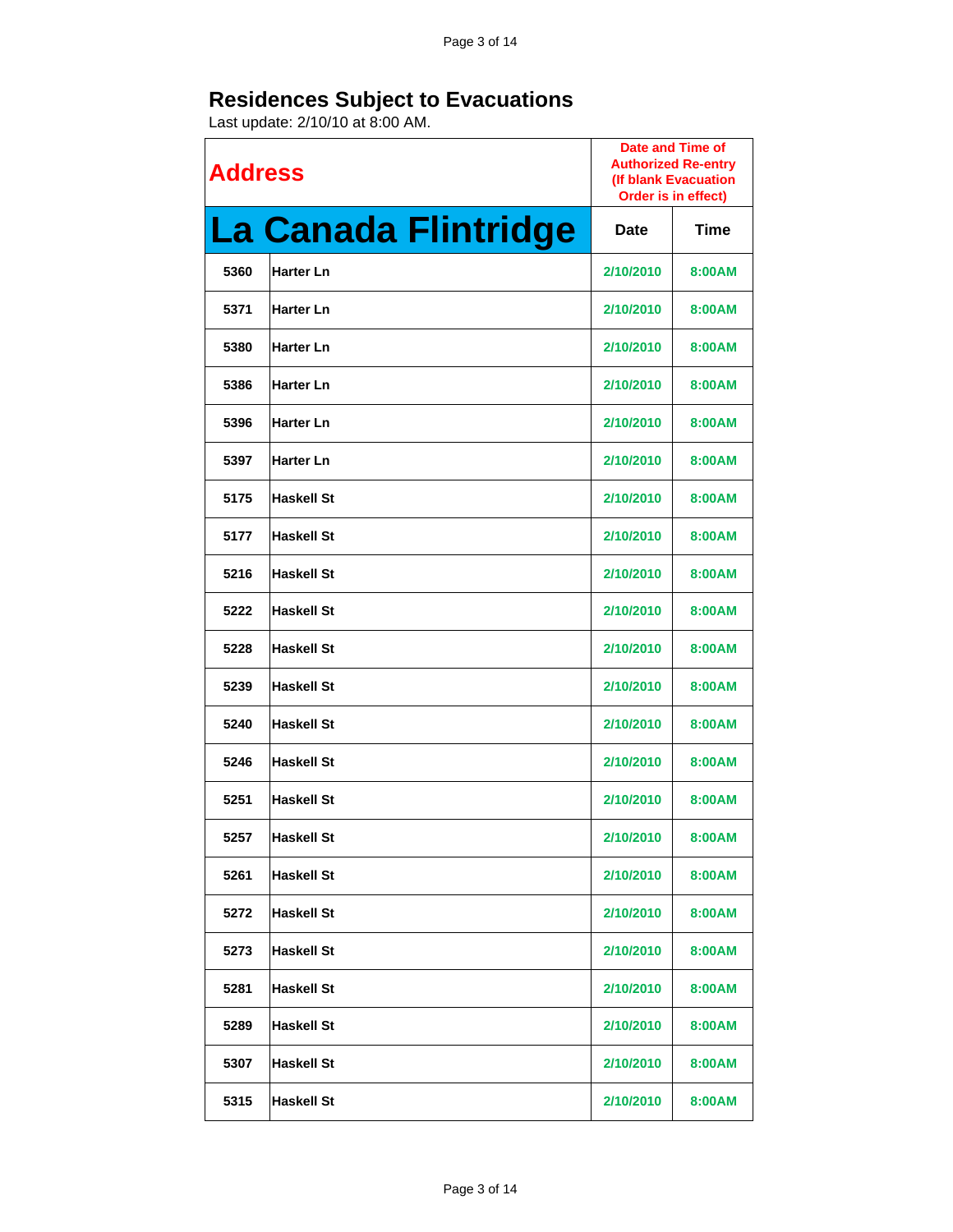| <b>Address</b> |                      | Date and Time of<br><b>Authorized Re-entry</b><br>(If blank Evacuation<br>Order is in effect) |             |
|----------------|----------------------|-----------------------------------------------------------------------------------------------|-------------|
|                | La Canada Flintridge | Date                                                                                          | <b>Time</b> |
| 5370           | <b>Haskell St</b>    | 2/10/2010                                                                                     | 8:00AM      |
| 5385           | <b>Haskell St</b>    | 2/10/2010                                                                                     | 8:00AM      |
| 5405           | <b>Haskell St</b>    | 2/10/2010                                                                                     | 8:00AM      |
| 2101           | <b>Highrim Rd</b>    | 2/10/2010                                                                                     | 8:00AM      |
| 5275           | La Canada Blvd       | 2/10/2010                                                                                     | 8:00AM      |
| 5284           | La Canada Blvd       | 2/10/2010                                                                                     | 8:00AM      |
| 5285           | La Canada Blvd       | 2/10/2010                                                                                     | 8:00AM      |
| 5311           | La Canada Blyd       | 2/10/2010                                                                                     | 8:00AM      |
| 5317           | La Canada Blvd       | 2/10/2010                                                                                     | 8:00AM      |
| 5321           | La Canada Blyd       | 2/10/2010                                                                                     | 8:00AM      |
| 5325           | La Canada Blvd       | 2/10/2010                                                                                     | 8:00AM      |
| 5333           | La Canada Blvd       | 2/10/2010                                                                                     | 8:00AM      |
| 5340           | La Canada Blvd       | 2/10/2010                                                                                     | 8:00AM      |
| 5341           | La Canada Blvd       | 2/10/2010                                                                                     | 8:00AM      |
| 5404           | La Forest Dr         | 2/10/2010                                                                                     | 8:00AM      |
| 5428           | La Forest Dr         | 2/10/2010                                                                                     | 8:00AM      |
| 5463           | La Forest Dr         | 2/10/2010                                                                                     | 8:00AM      |
| 5467           | La Forest Dr         | 2/10/2010                                                                                     | 8:00AM      |
| 5471           | <b>La Forest Dr</b>  | 2/10/2010                                                                                     | 8:00AM      |
| 5495           | La Forest Dr         | 2/10/2010                                                                                     | 8:00AM      |
| 2002           | <b>Manistee Dr</b>   | 2/10/2010                                                                                     | 8:00AM      |
| 2003           | <b>Manistee Dr</b>   | 2/10/2010                                                                                     | 8:00AM      |
| 2011           | <b>Manistee Dr</b>   | 2/10/2010                                                                                     | 8:00AM      |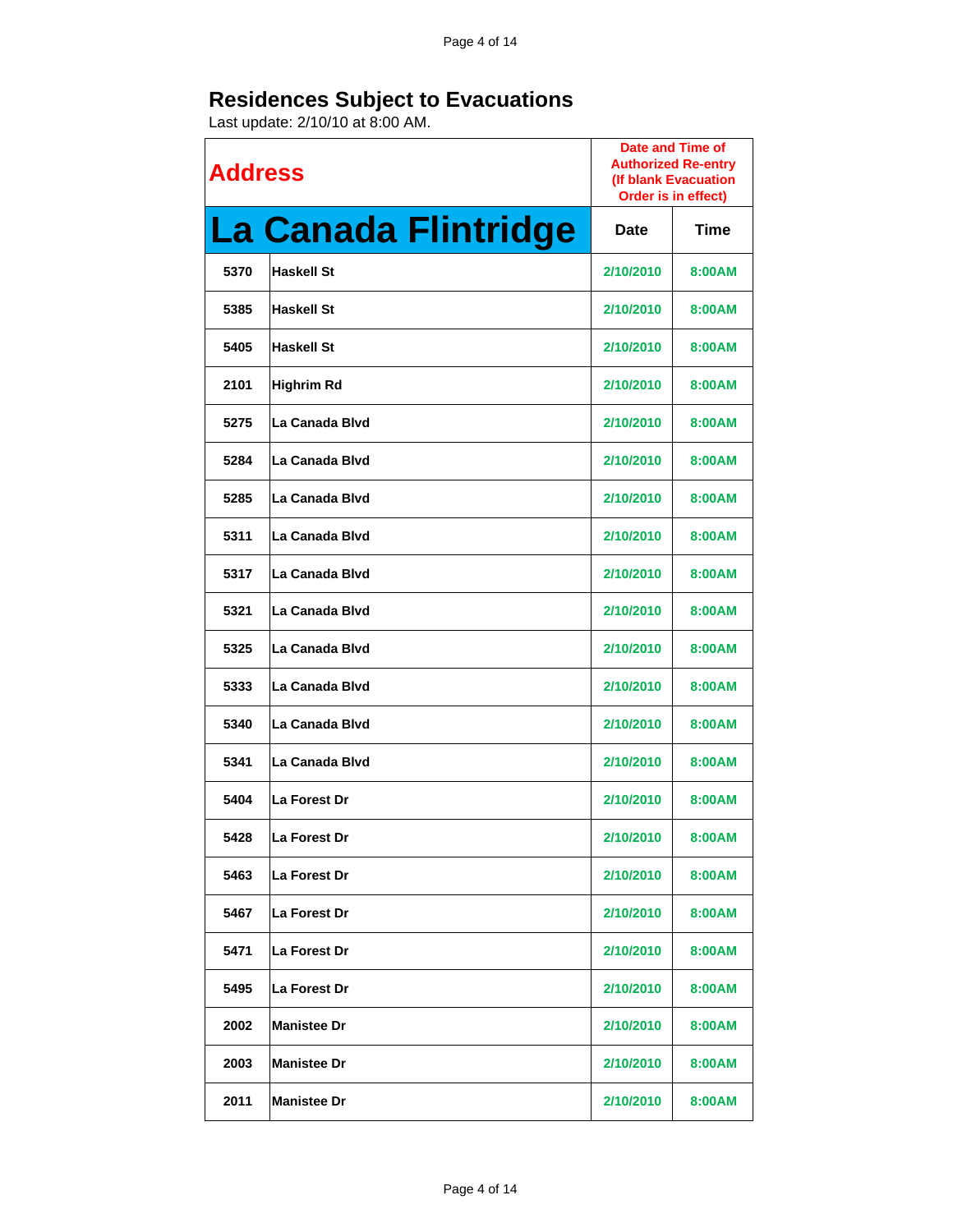| <b>Address</b> |                      | Date and Time of<br><b>Authorized Re-entry</b><br>(If blank Evacuation<br>Order is in effect) |        |
|----------------|----------------------|-----------------------------------------------------------------------------------------------|--------|
|                | La Canada Flintridge | Date                                                                                          | Time   |
| 2020           | <b>Manistee Dr</b>   | 2/10/2010                                                                                     | 8:00AM |
| 2100           | <b>Normanton Dr</b>  | 2/10/2010                                                                                     | 8:00AM |
| 2103           | <b>Normanton Dr</b>  | 2/10/2010                                                                                     | 8:00AM |
| 2115           | <b>Normanton Dr</b>  | 2/10/2010                                                                                     | 8:00AM |
| 5480           | <b>Ocean View BI</b> | 2/10/2010                                                                                     | 8:00AM |
| 5524           | <b>Ocean View BI</b> | 2/10/2010                                                                                     | 8:00AM |
| 5532           | <b>Ocean View BI</b> | 2/10/2010                                                                                     | 8:00AM |
| 5538           | <b>Ocean View BI</b> | 2/10/2010                                                                                     | 8:00AM |
| 5557           | <b>Ocean View BI</b> | 2/10/2010                                                                                     | 8:00AM |
| 5605           | <b>Ocean View BI</b> | 2/10/2010                                                                                     | 8:00AM |
| 5612           | <b>Ocean View BI</b> | 2/10/2010                                                                                     | 8:00AM |
| 5616           | <b>Ocean View BI</b> | 2/10/2010                                                                                     | 8:00AM |
| 5619           | <b>Ocean View BI</b> | 2/10/2010                                                                                     | 8:00AM |
| 5625           | <b>Ocean View BI</b> | 2/10/2010                                                                                     | 8:00AM |
| 5636           | <b>Ocean View BI</b> | 2/10/2010                                                                                     | 8:00AM |
| 5637           | <b>Ocean View BI</b> | 2/10/2010                                                                                     | 8:00AM |
| 5647           | <b>Ocean View BI</b> | 2/10/2010                                                                                     | 8:00AM |
| 5703           | <b>Ocean View BI</b> | 2/10/2010                                                                                     | 8:00AM |
| 5707           | <b>Ocean View BI</b> | 2/10/2010                                                                                     | 8:00AM |
| 5713           | <b>Ocean View BI</b> | 2/10/2010                                                                                     | 8:00AM |
| 5719           | <b>Ocean View BI</b> | 2/10/2010                                                                                     | 8:00AM |
| 5725           | <b>Ocean View BI</b> | 2/10/2010                                                                                     | 8:00AM |
| 5728           | <b>Ocean View BI</b> | 2/10/2010                                                                                     | 8:00AM |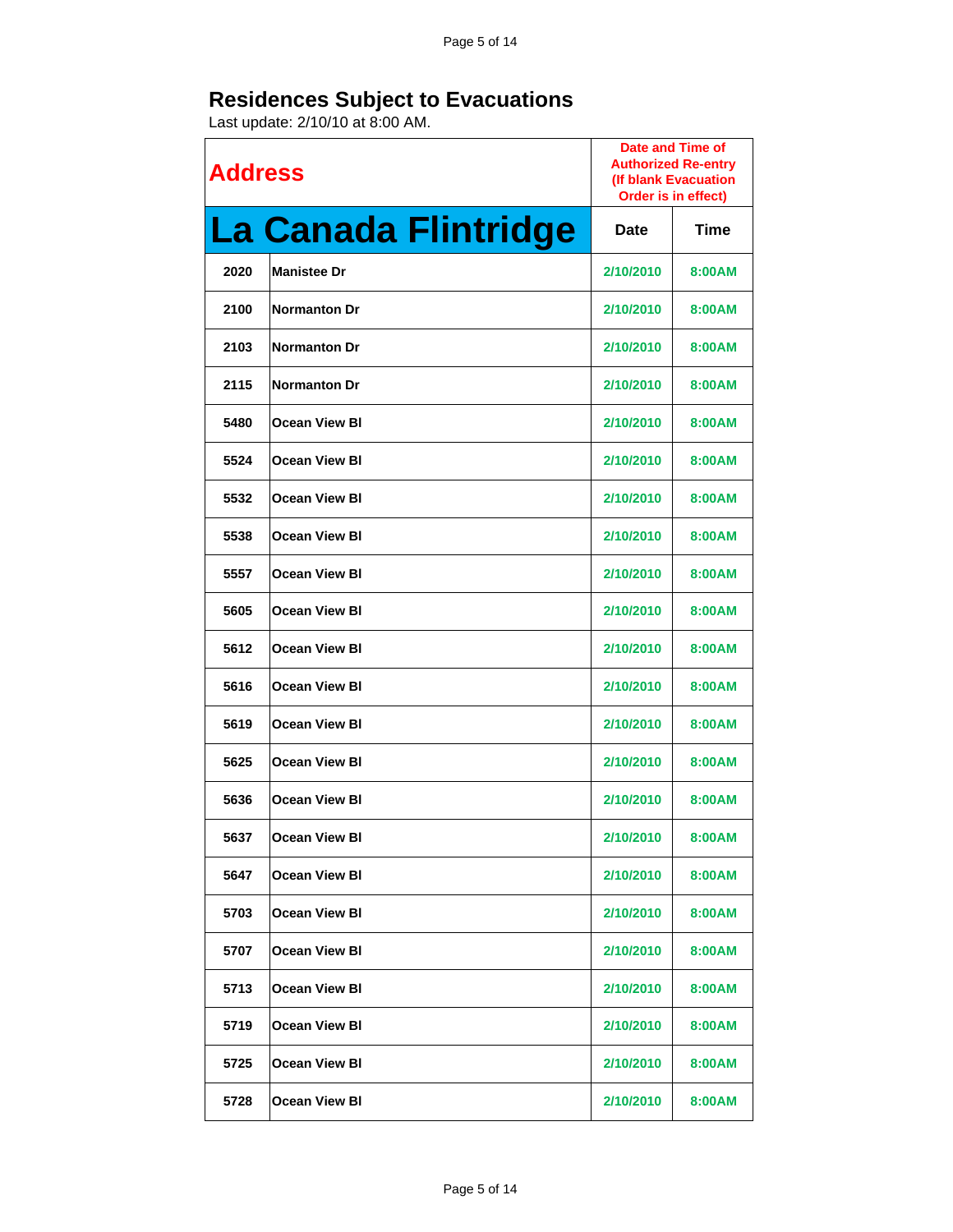| <b>Address</b> |                       | Date and Time of<br><b>Authorized Re-entry</b><br>(If blank Evacuation<br>Order is in effect) |             |
|----------------|-----------------------|-----------------------------------------------------------------------------------------------|-------------|
|                | La Canada Flintridge  | Date                                                                                          | <b>Time</b> |
| 5733           | <b>Ocean View BI</b>  | 2/10/2010                                                                                     | 8:00AM      |
| 5743           | <b>Ocean View BI</b>  | 2/10/2010                                                                                     | 8:00AM      |
| 5801           | <b>Ocean View BI</b>  | 2/10/2010                                                                                     | 8:00AM      |
| 5802           | <b>Ocean View BI</b>  | 2/10/2010                                                                                     | 8:00AM      |
| 5810           | <b>Ocean View BI</b>  | 2/10/2010                                                                                     | 8:00AM      |
| 5811           | <b>Ocean View BI</b>  | 2/10/2010                                                                                     | 8:00AM      |
| 5812           | <b>Ocean View BI</b>  | 2/10/2010                                                                                     | 8:00AM      |
| 5818           | <b>Ocean View BI</b>  | 2/10/2010                                                                                     | 8:00AM      |
| 5822           | <b>Ocean View BI</b>  | 2/10/2010                                                                                     | 8:00AM      |
| 1020           | <b>Ridgecliff Ln</b>  | 2/10/2010                                                                                     | 8:00AM      |
| 1002           | <b>Ridgecliff Ln</b>  | 2/10/2010                                                                                     | 8:00AM      |
| 1001           | <b>Ridgecliff Ln</b>  | 2/10/2010                                                                                     | 8:00AM      |
| 5401           | <b>Rock Castle Dr</b> | 2/10/2010                                                                                     | 8:00AM      |
| 5404           | <b>Rock Castle Dr</b> | 2/10/2010                                                                                     | 8:00AM      |
| 5413           | <b>Rock Castle Dr</b> | 2/10/2010                                                                                     | 8:00AM      |
| 5414           | <b>Rock Castle Dr</b> | 2/10/2010                                                                                     | 8:00AM      |
| 5422           | <b>Rock Castle Dr</b> | 2/10/2010                                                                                     | 8:00AM      |
| 5425           | <b>Rock Castle Dr</b> | 2/10/2010                                                                                     | 8:00AM      |
| 5430           | <b>Rock Castle Dr</b> | 2/10/2010                                                                                     | 8:00AM      |
| 5433           | <b>Rock Castle Dr</b> | 2/10/2010                                                                                     | 8:00AM      |
| 5438           | <b>Rock Castle Dr</b> | 2/10/2010                                                                                     | 8:00AM      |
| 5447           | <b>Rock Castle Dr</b> | 2/10/2010                                                                                     | 8:00AM      |
| 5458           | <b>Rock Castle Dr</b> | 2/10/2010                                                                                     | 8:00AM      |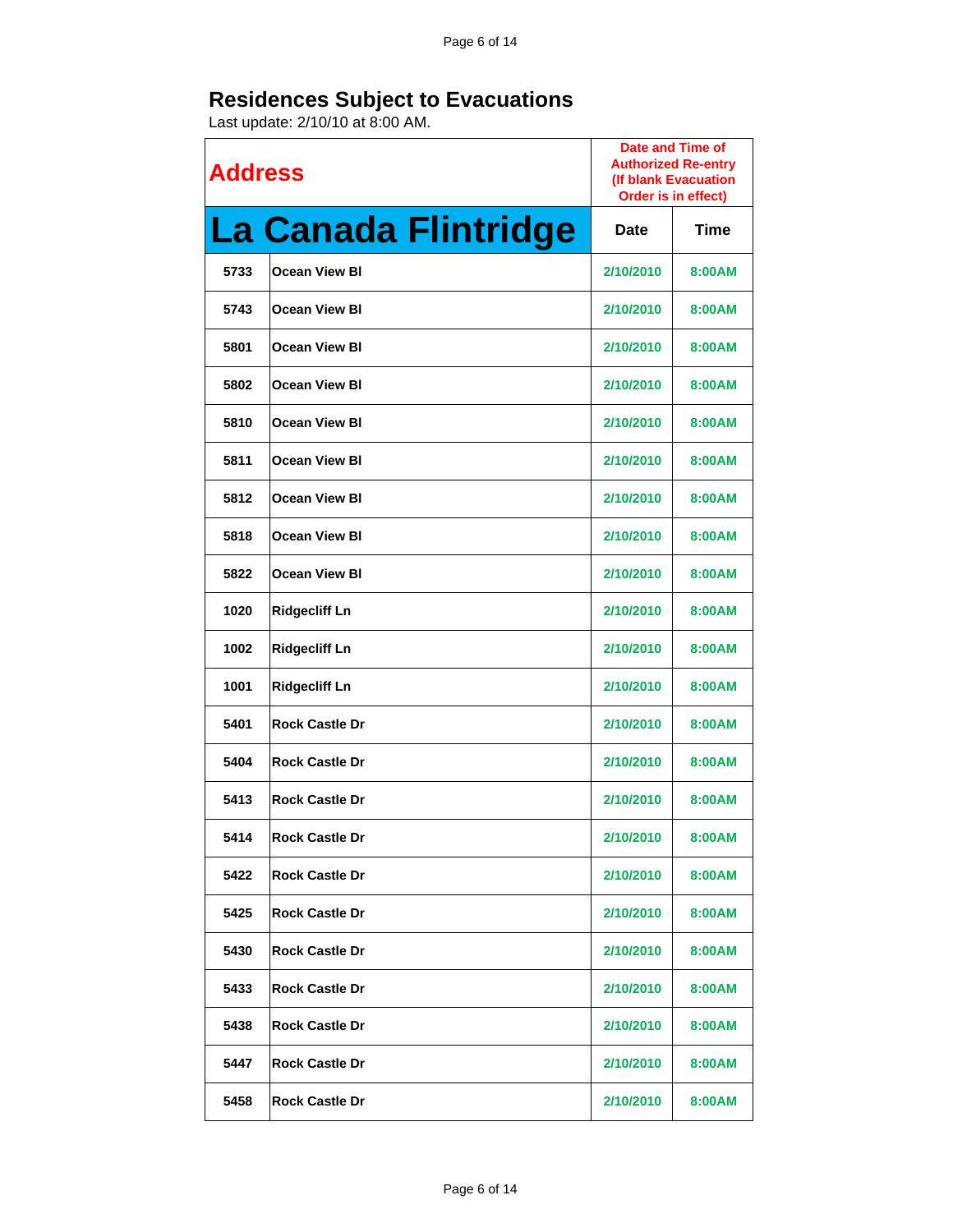| <b>Address</b> |                             | Date and Time of<br><b>Authorized Re-entry</b><br>(If blank Evacuation<br>Order is in effect) |        |
|----------------|-----------------------------|-----------------------------------------------------------------------------------------------|--------|
|                | <b>La Canada Flintridge</b> | Date                                                                                          | Time   |
| 5463           | <b>Rock Castle Dr</b>       | 2/10/2010                                                                                     | 8:00AM |
| 5464           | <b>Rock Castle Dr</b>       | 2/10/2010                                                                                     | 8:00AM |
| 5471           | <b>Rock Castle Dr</b>       | 2/10/2010                                                                                     | 8:00AM |
| 5508           | <b>Rock Castle Dr</b>       | 2/10/2010                                                                                     | 8:00AM |
| 5534           | <b>Rock Castle Dr</b>       | 2/10/2010                                                                                     | 8:00AM |
| 5550           | <b>Rock Castle Dr</b>       | 2/10/2010                                                                                     | 8:00AM |
| 1004           | <b>White Deer Dr</b>        | 2/10/2010                                                                                     | 8:00AM |
| 1010           | <b>White Deer Dr</b>        | 2/10/2010                                                                                     | 8:00AM |
| 1016           | <b>White Deer Dr</b>        | 2/10/2010                                                                                     | 8:00AM |
| 1017           | <b>White Deer Dr</b>        | 2/10/2010                                                                                     | 8:00AM |
| 1023           | <b>White Deer Dr</b>        | 2/10/2010                                                                                     | 8:00AM |
| 1035           | <b>White Deer Dr</b>        | 2/10/2010                                                                                     | 8:00AM |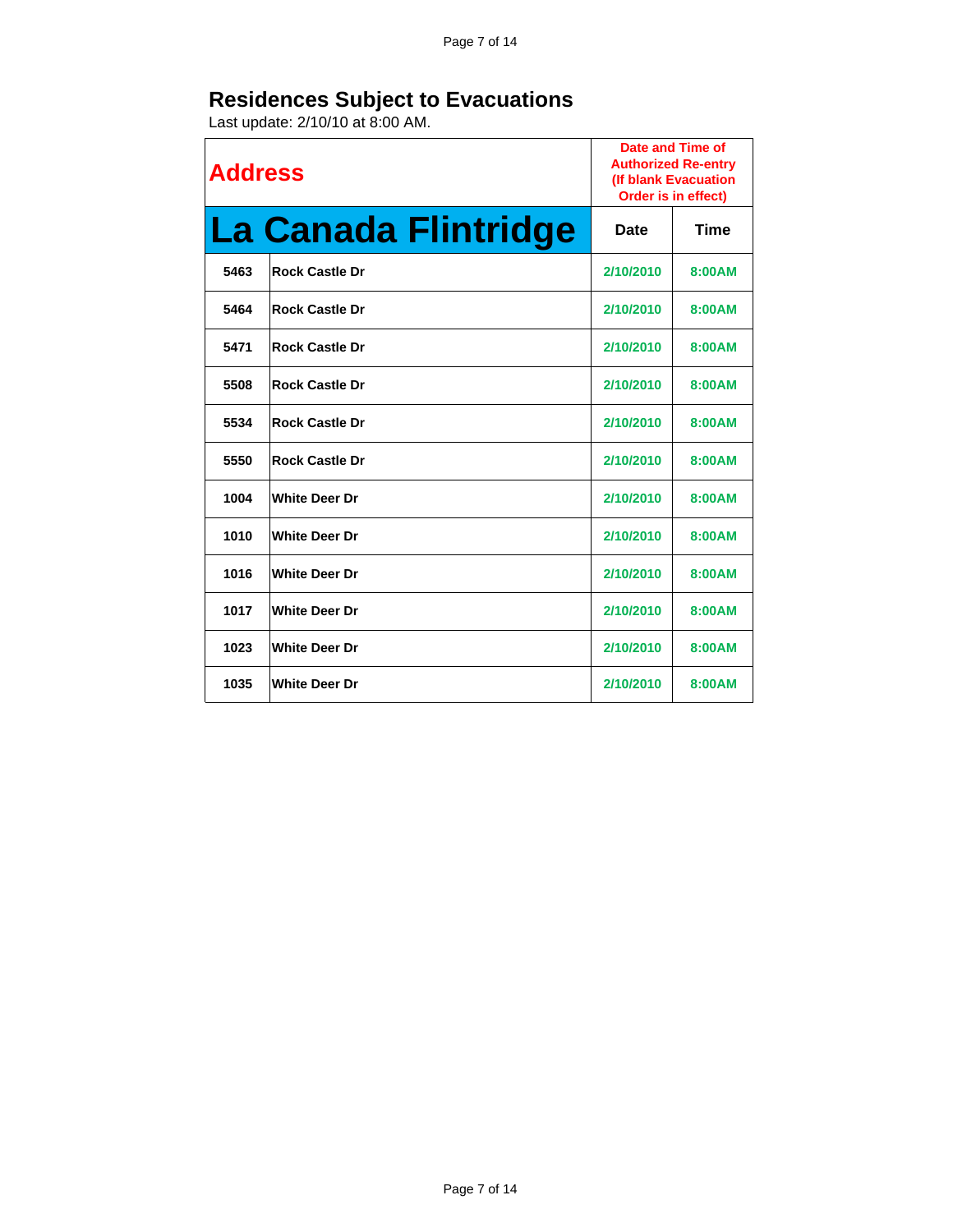| <b>Address</b> |                      | Date and Time of<br><b>Authorized Re-entry</b><br>(If blank Evacuation<br>Order is in effect) |             |
|----------------|----------------------|-----------------------------------------------------------------------------------------------|-------------|
|                | <b>La Crescenta</b>  | <b>Date</b>                                                                                   | <b>Time</b> |
| 3161           | <b>Brookhill St</b>  | 2/10/2010                                                                                     | 8:00AM      |
| 5843           | <b>Canyonside Rd</b> | 2/10/2010                                                                                     | 8:00AM      |
| 5853           | <b>Canyonside Rd</b> | 2/10/2010                                                                                     | 8:00AM      |
| 5863           | <b>Canyonside Rd</b> | 2/10/2010                                                                                     | 8:00AM      |
| 5866           | <b>Canyonside Rd</b> | 2/10/2010                                                                                     | 8:00AM      |
| 5902           | <b>Canyonside Rd</b> | 2/10/2010                                                                                     | 8:00AM      |
| 5910           | <b>Canyonside Rd</b> | 2/10/2010                                                                                     | 8:00AM      |
| 5919           | <b>Canyonside Rd</b> | 2/10/2010                                                                                     | 8:00AM      |
| 5922           | <b>Canyonside Rd</b> | 2/10/2010                                                                                     | 8:00AM      |
| 5926           | <b>Canyonside Rd</b> | 2/10/2010                                                                                     | 8:00AM      |
| 5930           | <b>Canyonside Rd</b> | 2/10/2010                                                                                     | 8:00AM      |
| 5936           | <b>Canyonside Rd</b> | 2/10/2010                                                                                     | 8:00AM      |
| 6001           | <b>Canyonside Rd</b> | 2/10/2010                                                                                     | 8:00AM      |
| 6002           | <b>Canyonside Rd</b> | 2/10/2010                                                                                     | 8:00AM      |
| 6010           | <b>Canyonside Rd</b> | 2/10/2010                                                                                     | 8:00AM      |
| 6016           | <b>Canyonside Rd</b> | 2/10/2010                                                                                     | 8:00AM      |
| 6020           | <b>Canyonside Rd</b> | 2/10/2010                                                                                     | 8:00AM      |
| 6023           | <b>Canyonside Rd</b> | 2/10/2010                                                                                     | 8:00AM      |
| 6026           | <b>Canyonside Rd</b> | 2/10/2010                                                                                     | 8:00AM      |
| 6034           | <b>Canyonside Rd</b> | 2/10/2010                                                                                     | 8:00AM      |
| 6040           | <b>Canyonside Rd</b> | 2/10/2010                                                                                     | 8:00AM      |
| 6048           | <b>Canyonside Rd</b> | 2/10/2010                                                                                     | 8:00AM      |
| 5307           | <b>Cortolane Dr</b>  | 2/10/2010                                                                                     | 8:00AM      |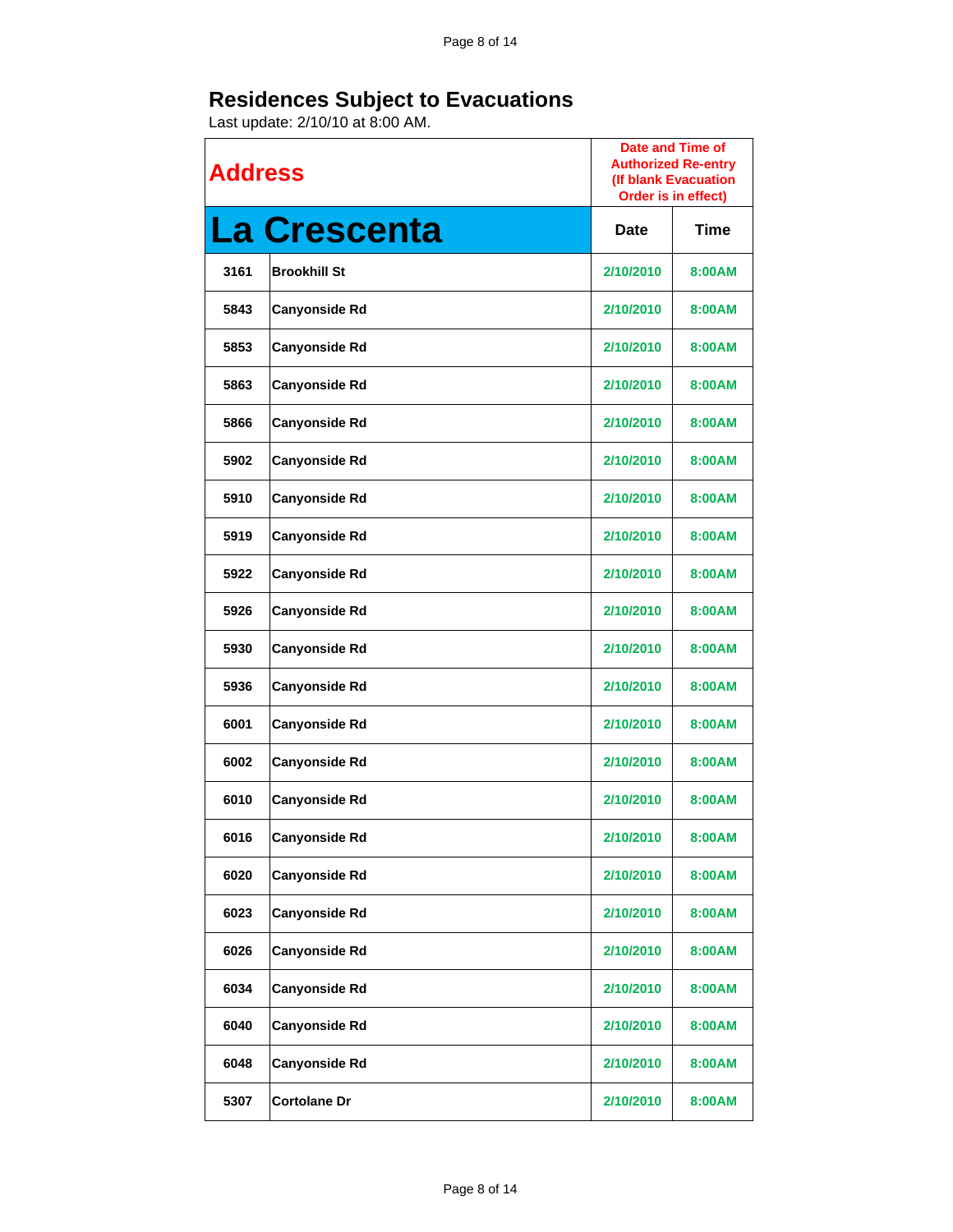| <b>Address</b> |                     | Date and Time of<br><b>Authorized Re-entry</b><br>(If blank Evacuation<br>Order is in effect) |        |
|----------------|---------------------|-----------------------------------------------------------------------------------------------|--------|
|                | <b>La Crescenta</b> | <b>Date</b>                                                                                   | Time   |
| 5105           | Daver Av            | 2/10/2010                                                                                     | 8:00AM |
| 5110           | Daver Av            | 2/10/2010                                                                                     | 8:00AM |
| 5116           | Daver Av            | 2/10/2010                                                                                     | 8:00AM |
| 5121           | Daver Av            | 2/10/2010                                                                                     | 8:00AM |
| 5124           | Daver Av            | 2/10/2010                                                                                     | 8:00AM |
| 5816           | <b>Edmund Av</b>    | 2/10/2010                                                                                     | 8:00AM |
| 3132           | <b>Frances Av</b>   | 2/10/2010                                                                                     | 8:00AM |
| 3136           | <b>Frances Av</b>   | 2/10/2010                                                                                     | 8:00AM |
| 3140           | <b>Frances Av</b>   | 2/10/2010                                                                                     | 8:00AM |
| 3144           | <b>Frances Av</b>   | 2/10/2010                                                                                     | 8:00AM |
| 5859           | <b>Freeman Av</b>   | 2/10/2010                                                                                     | 8:00AM |
| 5869           | <b>Freeman Av</b>   | 2/10/2010                                                                                     | 8:00AM |
| 5874           | <b>Freeman Av</b>   | 2/10/2010                                                                                     | 8:00AM |
| 5880           | Freeman Av          | 2/10/2010                                                                                     | 8:00AM |
| 3102           | <b>Harmony PI</b>   | 2/10/2010                                                                                     | 8:00AM |
| 3104           | <b>Harmony PI</b>   | 2/10/2010                                                                                     | 8:00AM |
| 3108           | <b>Harmony PI</b>   | 2/10/2010                                                                                     | 8:00AM |
| 3109           | <b>Harmony PI</b>   | 2/10/2010                                                                                     | 8:00AM |
| 3110           | <b>Harmony PI</b>   | 2/10/2010                                                                                     | 8:00AM |
| 3112           | <b>Harmony PI</b>   | 2/10/2010                                                                                     | 8:00AM |
| 3113           | <b>Harmony PI</b>   | 2/10/2010                                                                                     | 8:00AM |
| 3123           | <b>Harmony PI</b>   | 2/10/2010                                                                                     | 8:00AM |
| 3124           | <b>Harmony PI</b>   | 2/10/2010                                                                                     | 8:00AM |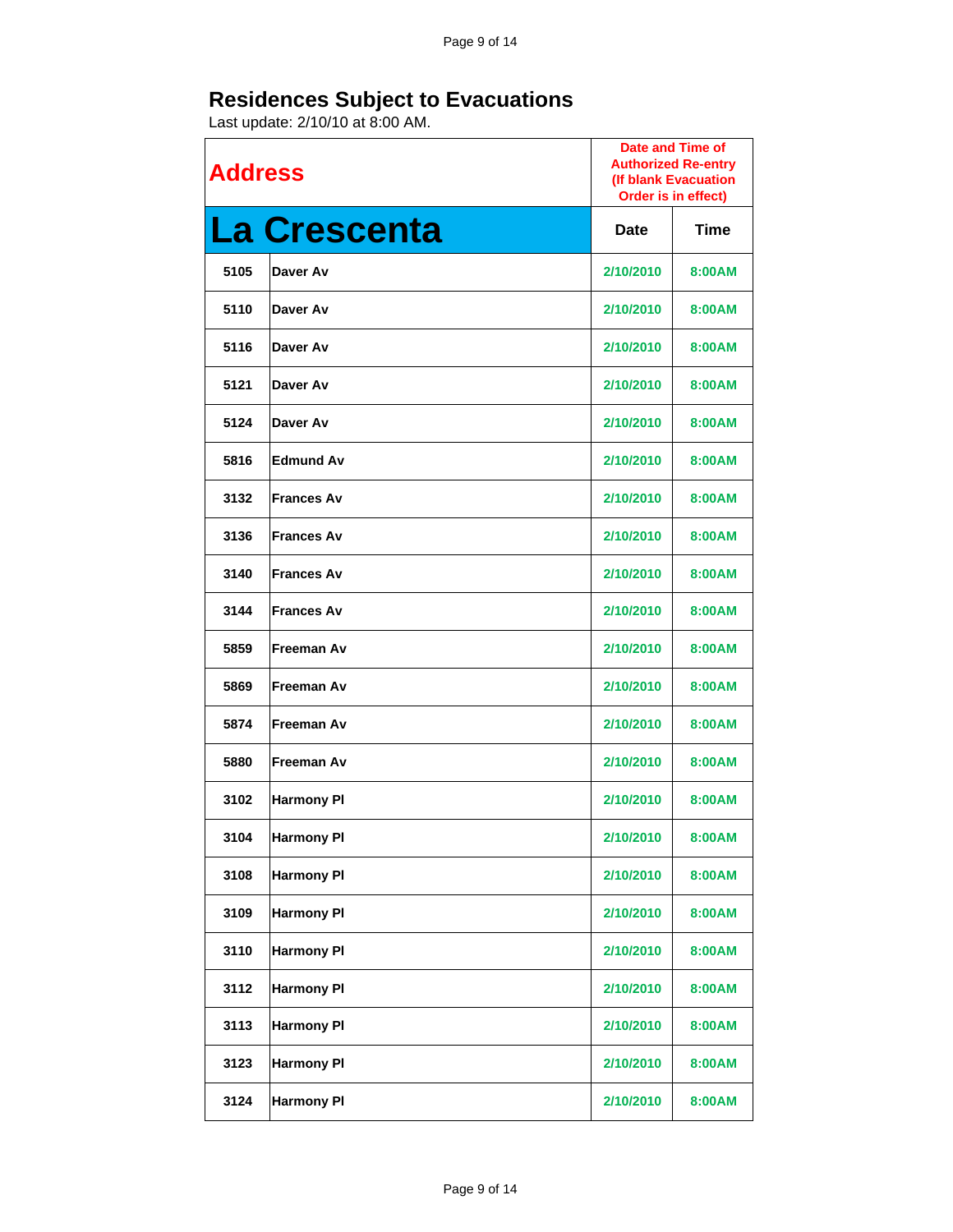| <b>Address</b> |                     | <b>Date and Time of</b><br><b>Authorized Re-entry</b><br>(If blank Evacuation<br>Order is in effect) |        |
|----------------|---------------------|------------------------------------------------------------------------------------------------------|--------|
|                | <b>La Crescenta</b> | <b>Date</b>                                                                                          | Time   |
| 3126           | <b>Harmony PI</b>   | 2/10/2010                                                                                            | 8:00AM |
| 3128           | <b>Harmony PI</b>   | 2/10/2010                                                                                            | 8:00AM |
| 3130           | <b>Harmony PI</b>   | 2/10/2010                                                                                            | 8:00AM |
| 3131           | <b>Harmony PI</b>   | 2/10/2010                                                                                            | 8:00AM |
| 3137           | <b>Harmony PI</b>   | 2/10/2010                                                                                            | 8:00AM |
| 3145           | <b>Harmony PI</b>   | 2/10/2010                                                                                            | 8:00AM |
| 3153           | <b>Harmony PI</b>   | 2/10/2010                                                                                            | 8:00AM |
| 3156           | <b>Harmony PI</b>   | 2/10/2010                                                                                            | 8:00AM |
| 3157           | <b>Harmony PI</b>   | 2/10/2010                                                                                            | 8:00AM |
| 3102           | <b>Henrietta Av</b> | 2/10/2010                                                                                            | 8:00AM |
| 3114           | <b>Henrietta Av</b> | 2/10/2010                                                                                            | 8:00AM |
| 5801           | <b>Irving Av</b>    | 2/10/2010                                                                                            | 8:00AM |
| 5809           | <b>Irving Av</b>    | 2/10/2010                                                                                            | 8:00AM |
| 5817           | <b>Irving Av</b>    | 2/10/2010                                                                                            | 8:00AM |
| 5818           | <b>Irving Av</b>    | 2/10/2010                                                                                            | 8:00AM |
| 5822           | <b>Irving Av</b>    | 2/10/2010                                                                                            | 8:00AM |
| 5830           | <b>Irving Av</b>    | 2/10/2010                                                                                            | 8:00AM |
| 5831           | <b>Irving Av</b>    | 2/10/2010                                                                                            | 8:00AM |
| 5834           | <b>Irving Av</b>    | 2/10/2010                                                                                            | 8:00AM |
| 5835           | <b>Irving Av</b>    | 2/10/2010                                                                                            | 8:00AM |
| 5839           | <b>Irving Av</b>    | 2/10/2010                                                                                            | 8:00AM |
| 5840           | <b>Irving Av</b>    | 2/10/2010                                                                                            | 8:00AM |
| 5843           | <b>Irving Av</b>    | 2/10/2010                                                                                            | 8:00AM |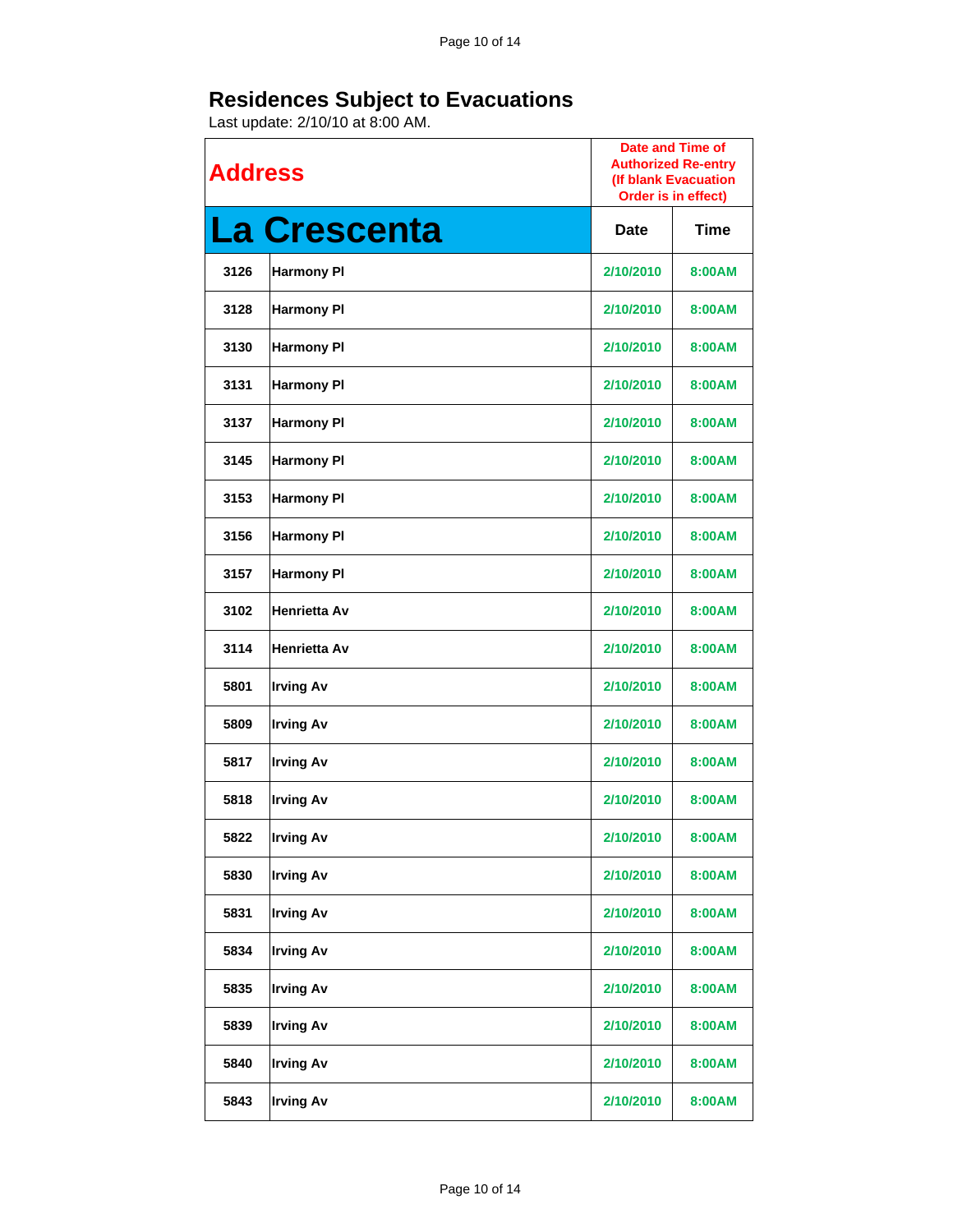| <b>Address</b> |                     | <b>Date and Time of</b><br><b>Authorized Re-entry</b><br>(If blank Evacuation<br>Order is in effect) |             |
|----------------|---------------------|------------------------------------------------------------------------------------------------------|-------------|
|                | <b>La Crescenta</b> | <b>Date</b>                                                                                          | <b>Time</b> |
| 5844           | <b>Irving Av</b>    | 2/10/2010                                                                                            | 8:00AM      |
| 5845           | <b>Irving Av</b>    | 2/10/2010                                                                                            | 8:00AM      |
| 5850           | <b>Irving Av</b>    | 2/10/2010                                                                                            | 8:00AM      |
| 2303           | <b>Manzanita St</b> | 2/10/2010                                                                                            | 8:00AM      |
| 2306           | <b>Manzanita St</b> | 2/10/2010                                                                                            | 8:00AM      |
| 2307           | <b>Manzanita St</b> | 2/10/2010                                                                                            | 8:00AM      |
| 2311           | <b>Manzanita St</b> | 2/10/2010                                                                                            | 8:00AM      |
| 2315           | <b>Manzanita St</b> | 2/10/2010                                                                                            | 8:00AM      |
| 2212           | <b>Maurice Av</b>   | 2/10/2010                                                                                            | 8:00AM      |
| 2224           | <b>Maurice Av</b>   | 2/10/2010                                                                                            | 8:00AM      |
| 2229           | <b>Maurice Av</b>   | 2/10/2010                                                                                            | 8:00AM      |
| 2230           | <b>Maurice Av</b>   | 2/10/2010                                                                                            | 8:00AM      |
| 2234           | <b>Maurice Av</b>   | 2/10/2010                                                                                            | 8:00AM      |
| 2240           | <b>Maurice Av</b>   | 2/10/2010                                                                                            | 8:00AM      |
| 2241           | <b>Maurice Av</b>   | 2/10/2010                                                                                            | 8:00AM      |
| 2247           | <b>Maurice Av</b>   | 2/10/2010                                                                                            | 8:00AM      |
| 2251           | <b>Maurice Av</b>   | 2/10/2010                                                                                            | 8:00AM      |
| 2303           | <b>Maurice Av</b>   | 2/10/2010                                                                                            | 8:00AM      |
| 2312           | <b>Maurice Av</b>   | 2/10/2010                                                                                            | 8:00AM      |
| 2315           | <b>Maurice Av</b>   | 2/10/2010                                                                                            | 8:00AM      |
| 2325           | <b>Maurice Av</b>   | 2/10/2010                                                                                            | 8:00AM      |
| 5107           | Parham Av           | 2/10/2010                                                                                            | 8:00AM      |
| 5108           | Parham Av           | 2/10/2010                                                                                            | 8:00AM      |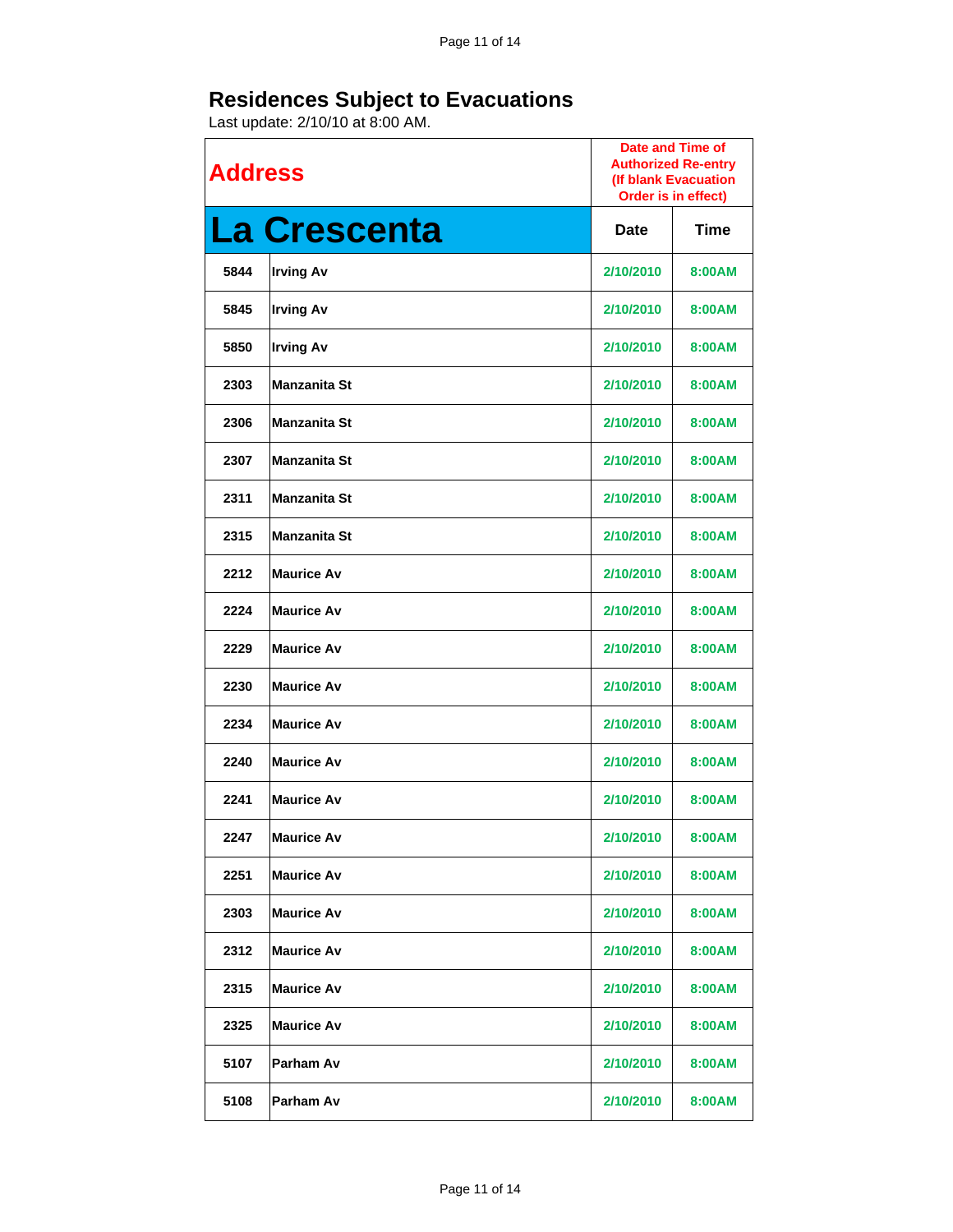| <b>Address</b> |                     | <b>Date and Time of</b><br><b>Authorized Re-entry</b><br>(If blank Evacuation<br>Order is in effect) |        |
|----------------|---------------------|------------------------------------------------------------------------------------------------------|--------|
|                | <b>La Crescenta</b> | Date                                                                                                 | Time   |
| 5115           | Parham Av           | 2/10/2010                                                                                            | 8:00AM |
| 5116           | Parham Av           | 2/10/2010                                                                                            | 8:00AM |
| 5119           | Parham Av           | 2/10/2010                                                                                            | 8:00AM |
| 5038           | Pennsylvania Av     | 2/10/2010                                                                                            | 8:00AM |
| 5042           | Pennsylvania Av     | 2/10/2010                                                                                            | 8:00AM |
| 5112           | Pennsylvania Av     | 2/10/2010                                                                                            | 8:00AM |
| 5120           | Pennsylvania Av     | 2/10/2010                                                                                            | 8:00AM |
| 5124           | Pennsylvania Av     | 2/10/2010                                                                                            | 8:00AM |
| 5142           | Pennsylvania Av     | 2/10/2010                                                                                            | 8:00AM |
| 5202           | Pennsylvania Av     | 2/10/2010                                                                                            | 8:00AM |
| 5204           | Pennsylvania Av     | 2/10/2010                                                                                            | 8:00AM |
| 5206           | Pennsylvania Av     | 2/10/2010                                                                                            | 8:00AM |
| 5216           | Pennsylvania Av     | 2/10/2010                                                                                            | 8:00AM |
| 5244           | Pennsylvania Av     | 2/10/2010                                                                                            | 8:00AM |
| 5649           | <b>Pinecone Dr</b>  | 2/10/2010                                                                                            | 8:00AM |
| 5340           | Pineglen Rd         | 2/10/2010                                                                                            | 8:00AM |
| 5404           | <b>Pineglen Rd</b>  | 2/10/2010                                                                                            | 8:00AM |
| 5512           | <b>Pineglen Rd</b>  | 2/10/2010                                                                                            | 8:00AM |
| 5530           | Pineglen Rd         | 2/10/2010                                                                                            | 8:00AM |
| 5533           | Pineglen Rd         | 2/10/2010                                                                                            | 8:00AM |
| 5536           | Pineglen Rd         | 2/10/2010                                                                                            | 8:00AM |
| 5537           | Pineglen Rd         | 2/10/2010                                                                                            | 8:00AM |
| 5542           | <b>Pineglen Rd</b>  | 2/10/2010                                                                                            | 8:00AM |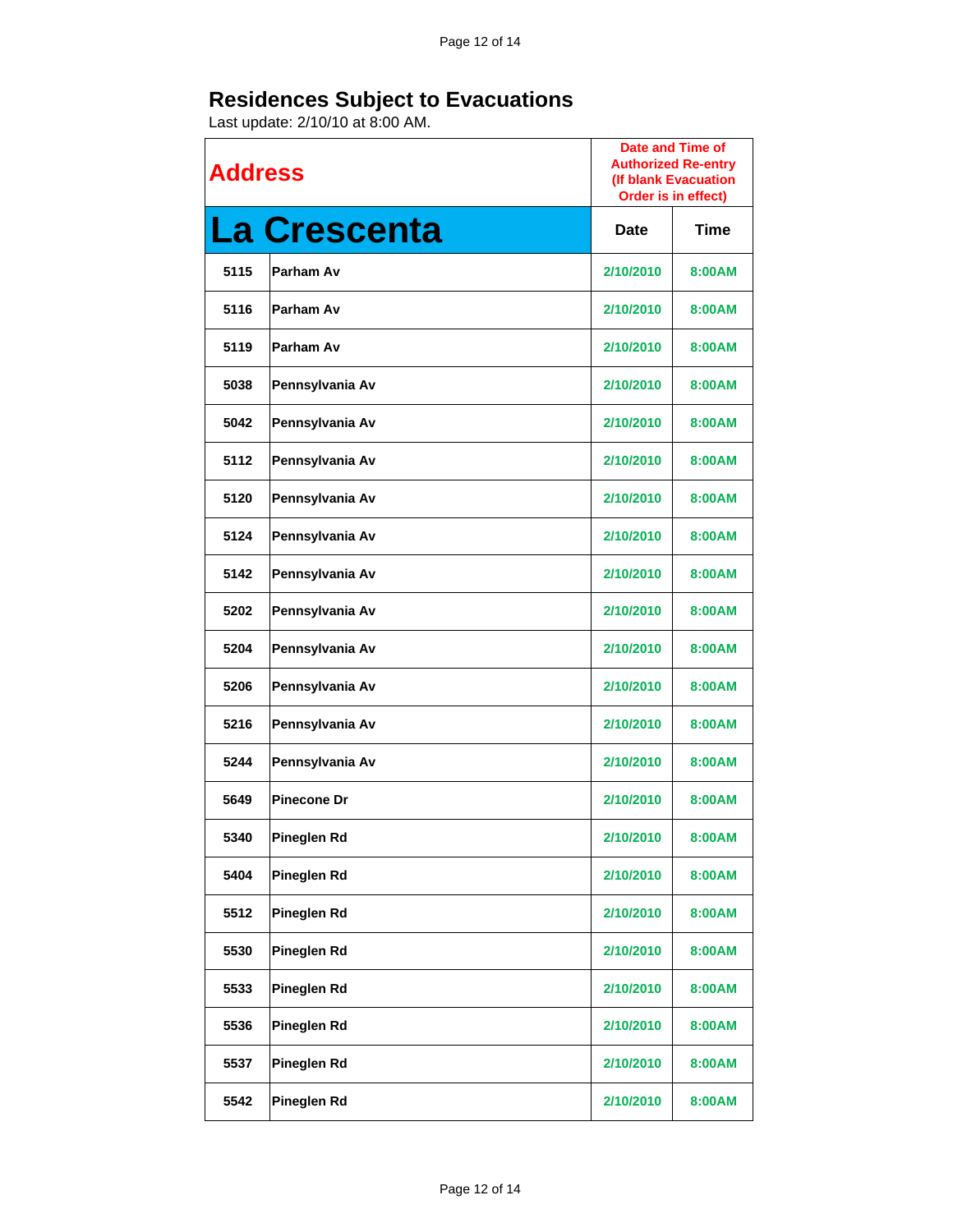| <b>Address</b> |                     | <b>Date and Time of</b><br><b>Authorized Re-entry</b><br>(If blank Evacuation<br>Order is in effect) |        |
|----------------|---------------------|------------------------------------------------------------------------------------------------------|--------|
|                | <b>La Crescenta</b> | <b>Date</b>                                                                                          | Time   |
| 5548           | Pineglen Rd         | 2/10/2010                                                                                            | 8:00AM |
| 5603           | Pineglen Rd         | 2/10/2010                                                                                            | 8:00AM |
| 5613           | <b>Pineglen Rd</b>  | 2/10/2010                                                                                            | 8:00AM |
| 5619           | <b>Pineglen Rd</b>  | 2/10/2010                                                                                            | 8:00AM |
| 5627           | <b>Pineglen Rd</b>  | 2/10/2010                                                                                            | 8:00AM |
| 5635           | <b>Pineglen Rd</b>  | 2/10/2010                                                                                            | 8:00AM |
| 2603           | <b>Pinelawn Dr</b>  | 2/10/2010                                                                                            | 8:00AM |
| 2604           | <b>Pinelawn Dr</b>  | 2/10/2010                                                                                            | 8:00AM |
| 2812           | <b>Pinelawn Dr</b>  | 2/10/2010                                                                                            | 8:00AM |
| 2824           | <b>Pinelawn Dr</b>  | 2/10/2010                                                                                            | 8:00AM |
| 2829           | <b>Pinelawn Dr</b>  | 2/10/2010                                                                                            | 8:00AM |
| 2830           | <b>Pinelawn Dr</b>  | 2/10/2010                                                                                            | 8:00AM |
| 2836           | <b>Pinelawn Dr</b>  | 2/10/2010                                                                                            | 8:00AM |
| 2837           | <b>Pinelawn Dr</b>  | 2/10/2010                                                                                            | 8:00AM |
| 2844           | <b>Pinelawn Dr</b>  | 2/10/2010                                                                                            | 8:00AM |
| 2845           | <b>Pinelawn Dr</b>  | 2/10/2010                                                                                            | 8:00AM |
| 2853           | <b>Pinelawn Dr</b>  | 2/10/2010                                                                                            | 8:00AM |
| 2857           | <b>Pinelawn Dr</b>  | 2/10/2010                                                                                            | 8:00AM |
| 2858           | <b>Pinelawn Dr</b>  | 2/10/2010                                                                                            | 8:00AM |
| 2863           | <b>Pinelawn Dr</b>  | 2/10/2010                                                                                            | 8:00AM |
| 2864           | Pinelawn Dr         | 2/10/2010                                                                                            | 8:00AM |
| 2870           | <b>Pinelawn Dr</b>  | 2/10/2010                                                                                            | 8:00AM |
| 5302           | <b>Pineridge Dr</b> | 2/10/2010                                                                                            | 8:00AM |